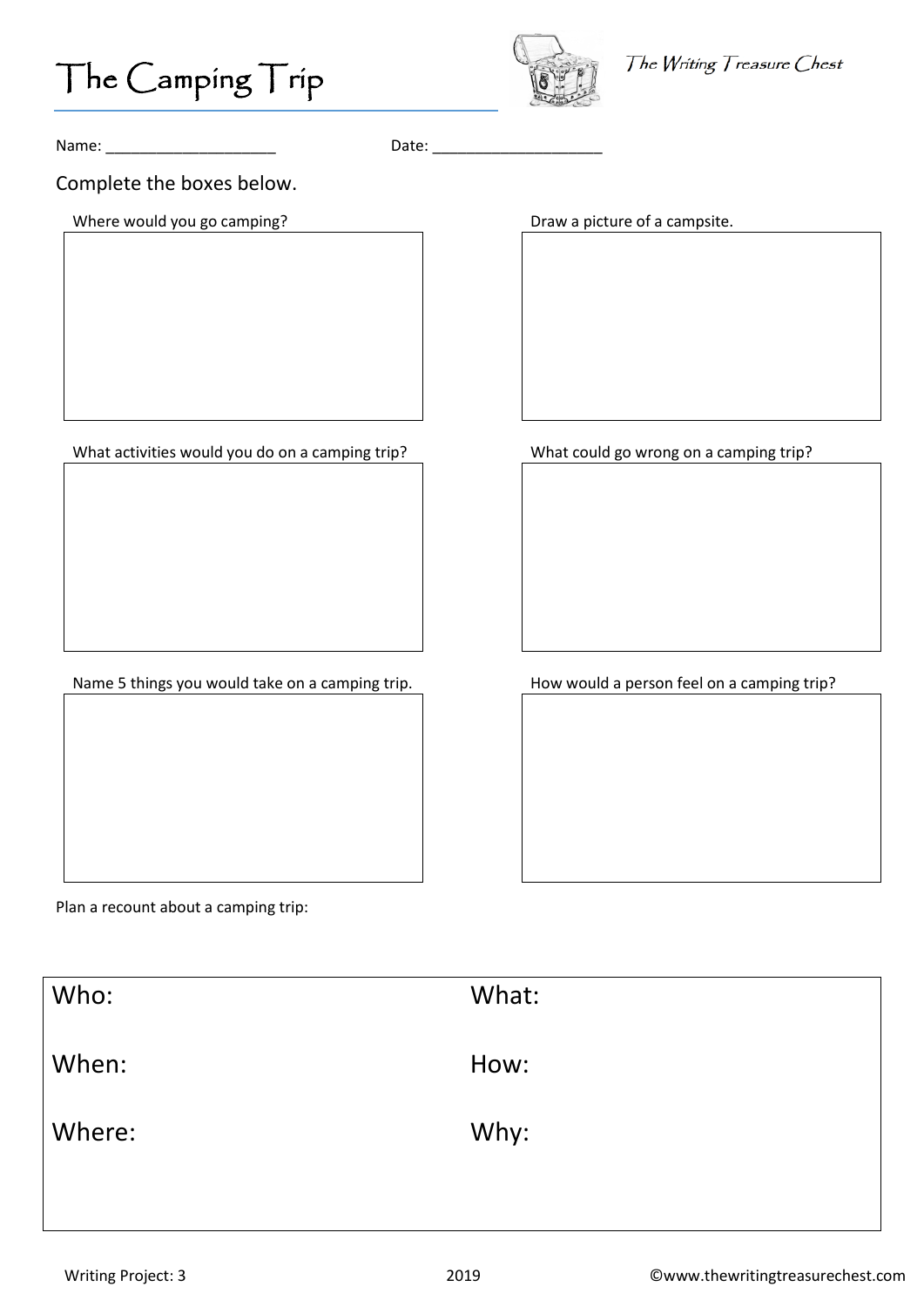

| <b>Goal Focus:</b> | Goal 1      | Goal 2            | Goal 3            | Goal 4          |
|--------------------|-------------|-------------------|-------------------|-----------------|
|                    | fluency     | punctuation/sense | spell/handwriting | describe/vocab. |
|                    |             |                   |                   |                 |
|                    |             |                   |                   |                 |
|                    |             |                   |                   |                 |
|                    |             |                   |                   |                 |
|                    |             |                   |                   |                 |
|                    |             |                   |                   |                 |
|                    |             |                   |                   |                 |
|                    |             |                   |                   |                 |
|                    |             |                   |                   |                 |
|                    |             |                   |                   |                 |
|                    |             |                   |                   |                 |
|                    |             |                   |                   |                 |
|                    |             |                   |                   |                 |
|                    |             |                   |                   |                 |
|                    |             |                   |                   |                 |
|                    |             |                   |                   |                 |
|                    |             |                   |                   |                 |
|                    |             |                   |                   |                 |
|                    |             |                   |                   |                 |
|                    |             |                   |                   |                 |
|                    |             |                   |                   |                 |
|                    |             |                   |                   |                 |
|                    |             |                   |                   |                 |
|                    |             |                   |                   |                 |
|                    |             |                   |                   |                 |
| Follow up:         |             |                   |                   |                 |
|                    |             |                   |                   | Words:          |
|                    |             |                   |                   |                 |
| Editing:           | Punctuation | Spelling          | Sense             | Vocabulary      |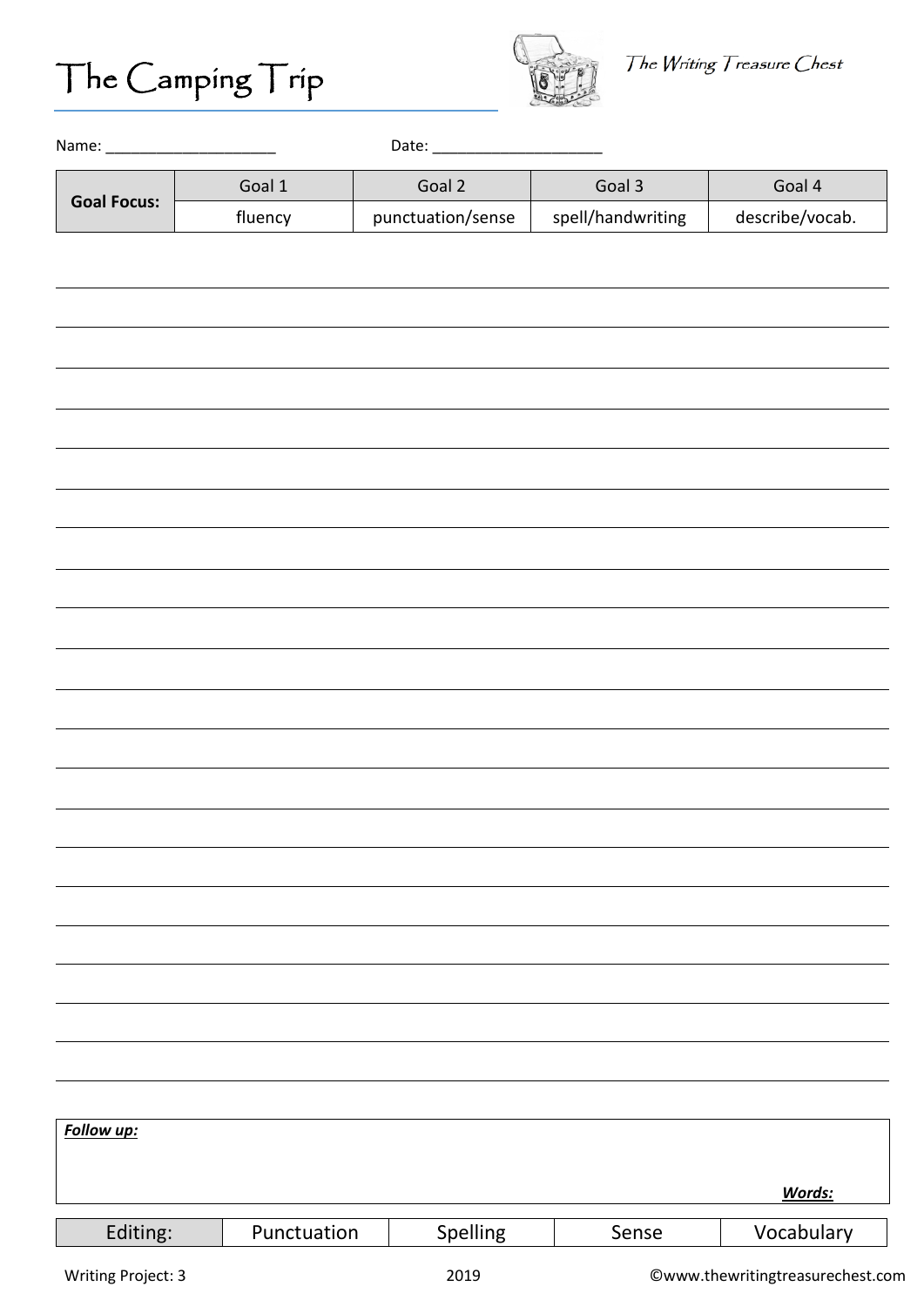



Name: \_\_\_\_\_\_\_\_\_\_\_\_\_\_\_\_\_\_\_\_ Date: \_\_\_\_\_\_\_\_\_\_\_\_\_\_\_\_\_\_\_\_

### THEME: The Camping Trip

#### Title:

| <b>BRAINSTORMING</b>  |              |  |  |
|-----------------------|--------------|--|--|
| Planning              | Illustration |  |  |
| Setting: When? Where? |              |  |  |
| When:                 |              |  |  |
| Where:                |              |  |  |
| Characters: Who?      |              |  |  |
| Main:                 |              |  |  |
| Other:                |              |  |  |
| Other Information:    |              |  |  |
| What:                 |              |  |  |
| How:                  |              |  |  |
| Why:                  |              |  |  |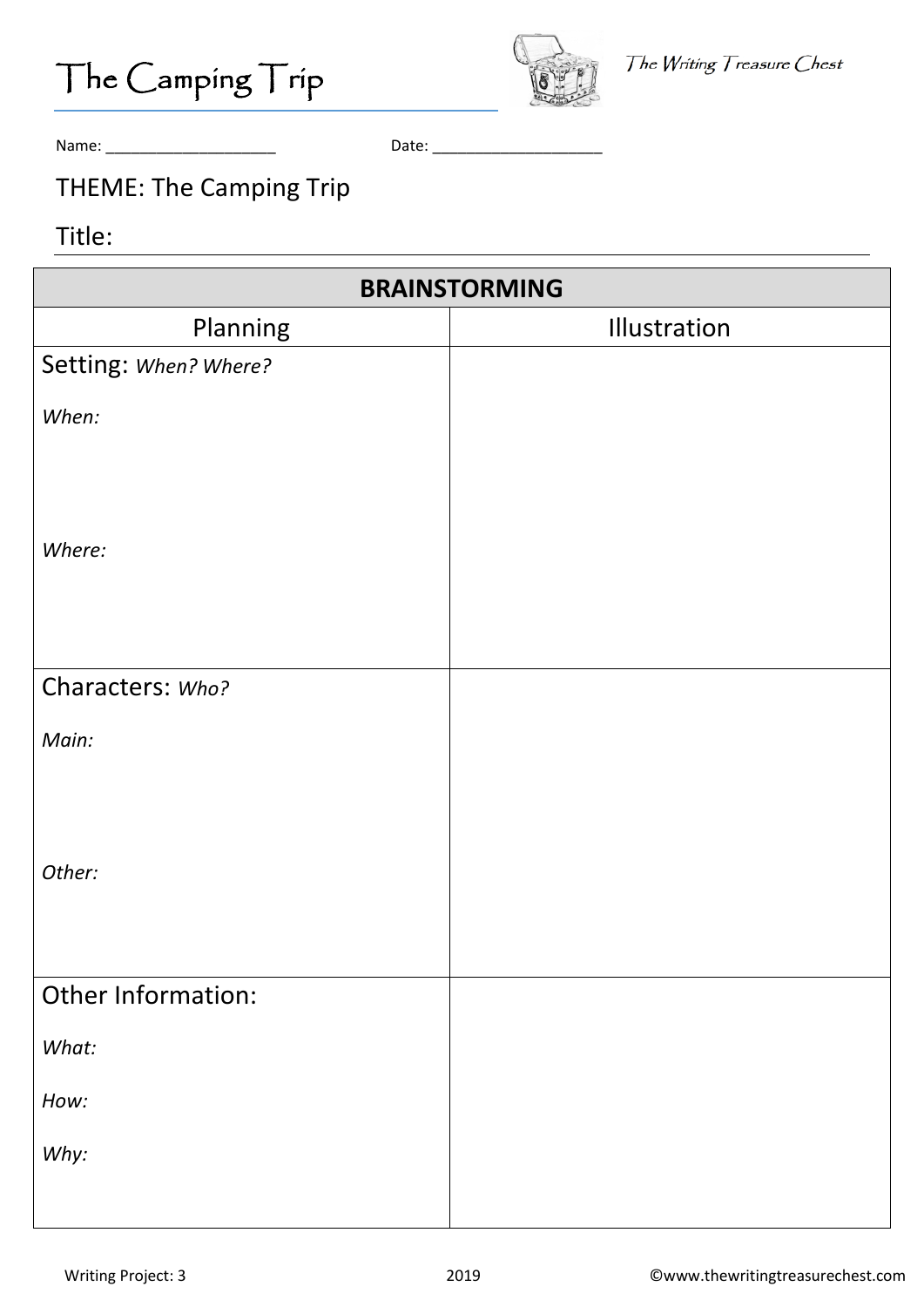

| <b>Orientation</b> |                 |  |
|--------------------|-----------------|--|
| Once upon a time   | Everyday        |  |
|                    |                 |  |
|                    |                 |  |
|                    |                 |  |
|                    |                 |  |
|                    |                 |  |
|                    |                 |  |
|                    |                 |  |
|                    |                 |  |
|                    |                 |  |
|                    |                 |  |
|                    |                 |  |
| One day            | Because of that |  |
|                    |                 |  |
|                    |                 |  |
|                    |                 |  |
|                    |                 |  |
|                    |                 |  |
|                    |                 |  |
|                    |                 |  |
|                    |                 |  |
|                    |                 |  |
|                    |                 |  |
|                    |                 |  |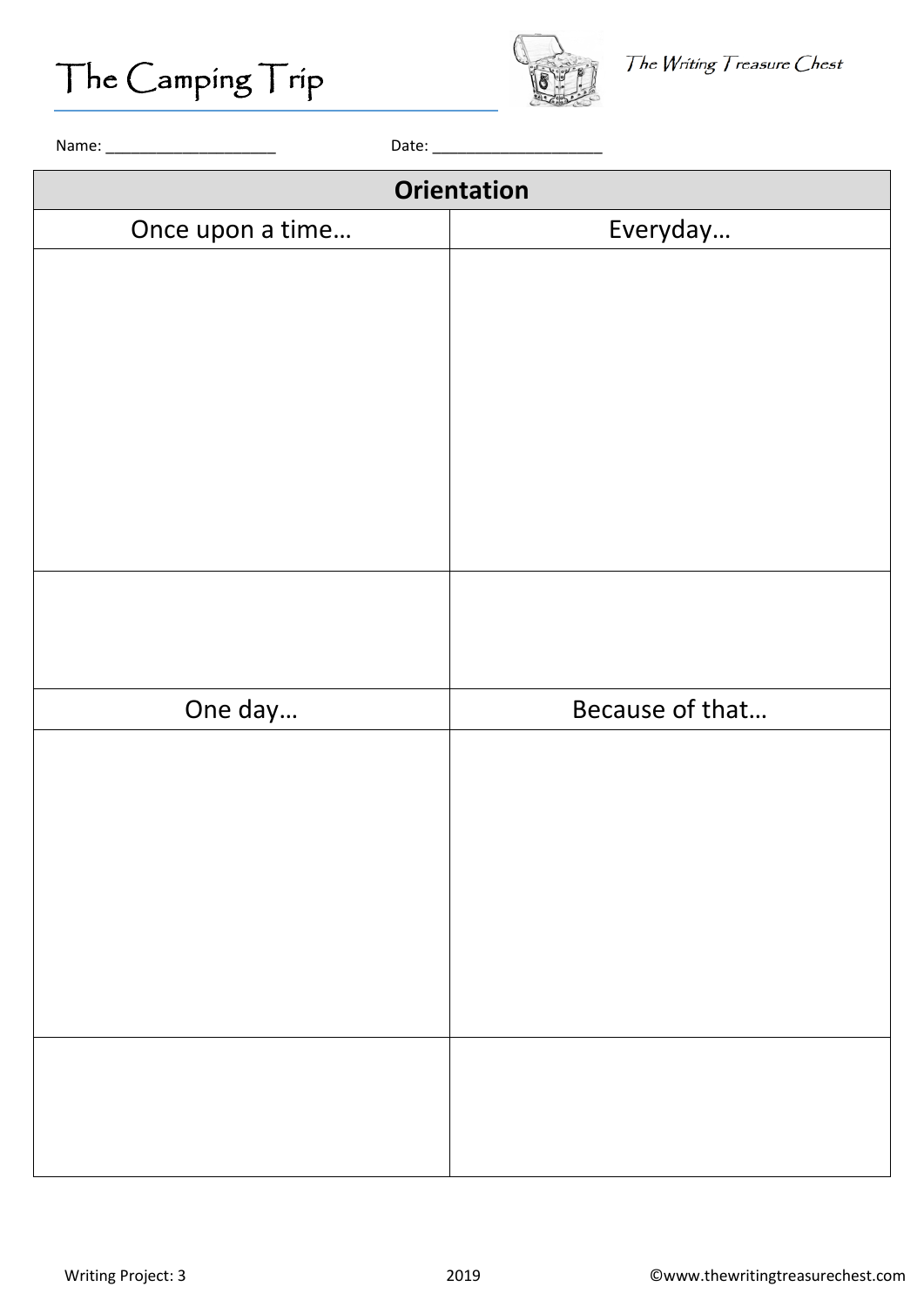The Camping Trip



Name: \_\_\_\_\_\_\_\_\_\_\_\_\_\_\_\_\_\_\_\_ Date: \_\_\_\_\_\_\_\_\_\_\_\_\_\_\_\_\_\_\_\_

EVENTS: Draw a sequence of 4 events that retell a camping trip. Under each picture add a caption. Add labels for description.

| 1. Arriving/setting up camp | 2. Activities |
|-----------------------------|---------------|
|                             |               |
|                             |               |
|                             |               |
|                             |               |
|                             |               |
|                             |               |
|                             |               |
|                             |               |
|                             |               |
| First:                      | Then:         |
|                             |               |
|                             |               |
|                             |               |
| 3. Night-time               | 4. Morning    |
|                             |               |
|                             |               |
|                             |               |
|                             |               |
|                             |               |
|                             |               |
|                             |               |
|                             |               |
|                             |               |
| Next:                       | After:        |
|                             |               |
|                             |               |
|                             |               |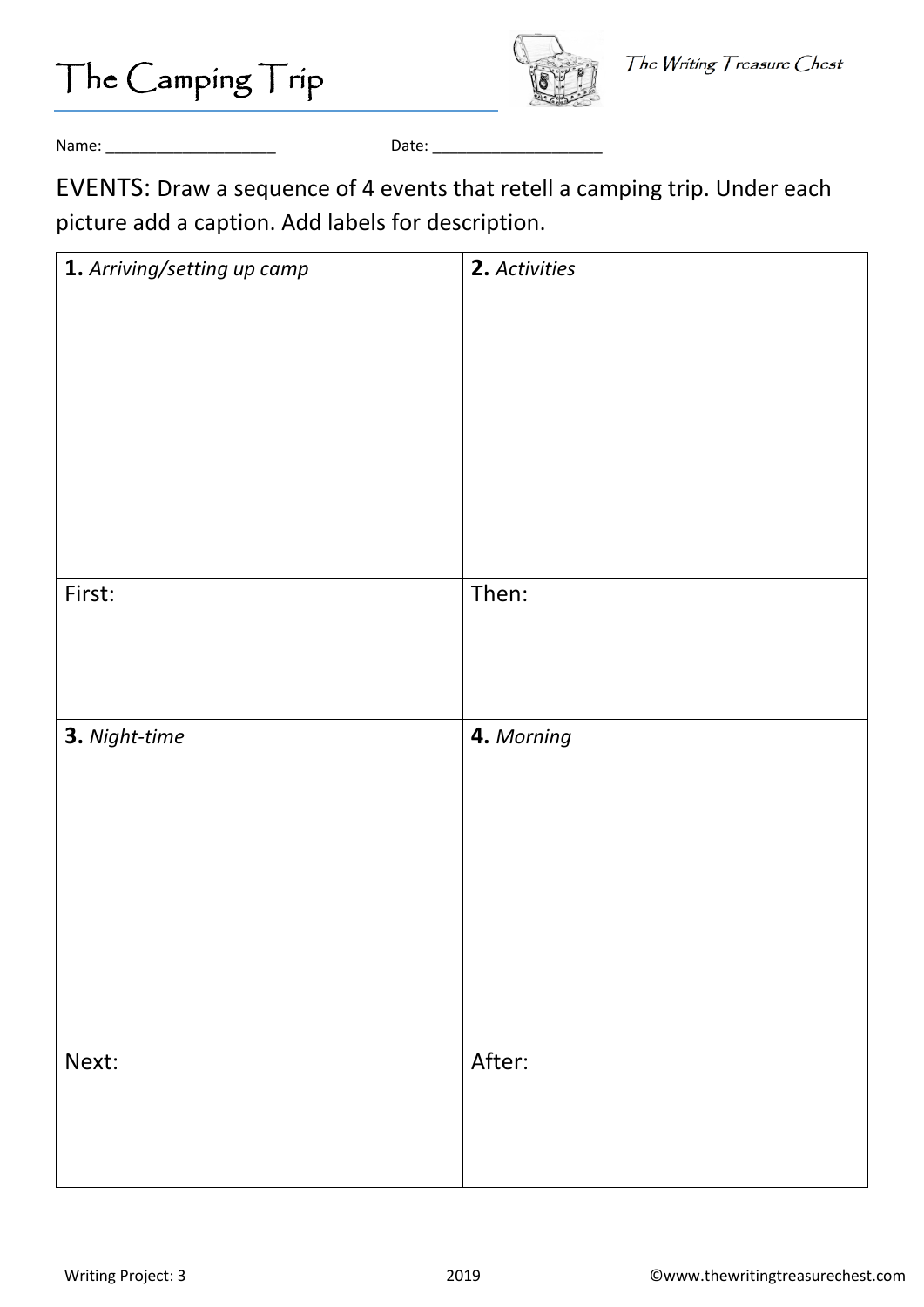

| <b>Timeline of Events</b> |                  |          |         |                 |
|---------------------------|------------------|----------|---------|-----------------|
|                           | Once upon a time | Everyday | One day | Because of that |
| <b>Orientation</b>        |                  |          |         |                 |

| Event 1 (First)             | $B$ – arrive at campsite | $M$ – set up tent but parts missing | $E$ – find material from bush |
|-----------------------------|--------------------------|-------------------------------------|-------------------------------|
| arriving/setting up<br>camp |                          |                                     |                               |
|                             |                          |                                     |                               |
|                             |                          |                                     |                               |
|                             |                          |                                     |                               |

| Event 2 (Then) | $B$ – head for a swim in the lake | $M$ – go fishing | $E$ – head back to camp |
|----------------|-----------------------------------|------------------|-------------------------|
| activities     |                                   |                  |                         |
|                |                                   |                  |                         |
|                |                                   |                  |                         |
|                |                                   |                  |                         |
|                |                                   |                  |                         |

| Event 3 (Next) | $B$ – fire and roasted marshmallows | $M$ – storm – tent leaks | $E -$ sleep in car |
|----------------|-------------------------------------|--------------------------|--------------------|
| night time     |                                     |                          |                    |
|                |                                     |                          |                    |
|                |                                     |                          |                    |
|                |                                     |                          |                    |
|                |                                     |                          |                    |
|                |                                     |                          |                    |

| Event 4 (After) | $B$ – look at storm damage | $M$ – pack up campsite | $E$ – head home |
|-----------------|----------------------------|------------------------|-----------------|
| morning         |                            |                        |                 |
|                 |                            |                        |                 |
|                 |                            |                        |                 |
|                 |                            |                        |                 |
|                 |                            |                        |                 |

|                   | Arrive home |
|-------------------|-------------|
| Coda<br>(Finally) |             |
|                   |             |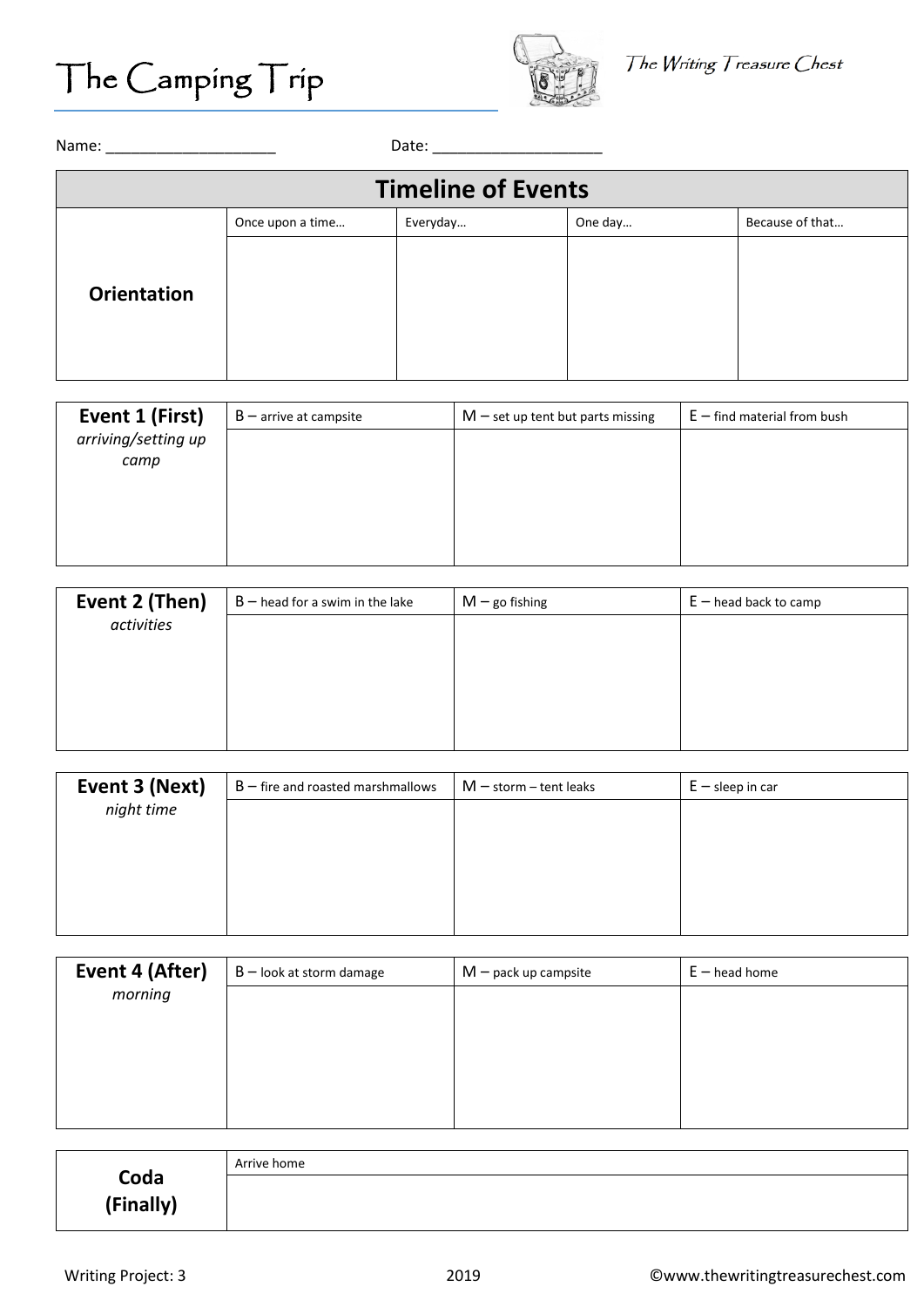The Camping Trip



Name: \_\_\_\_\_\_\_\_\_\_\_\_\_\_\_\_\_\_\_\_ Date: \_\_\_\_\_\_\_\_\_\_\_\_\_\_\_\_\_\_\_\_

### **Orientation - 1st draft**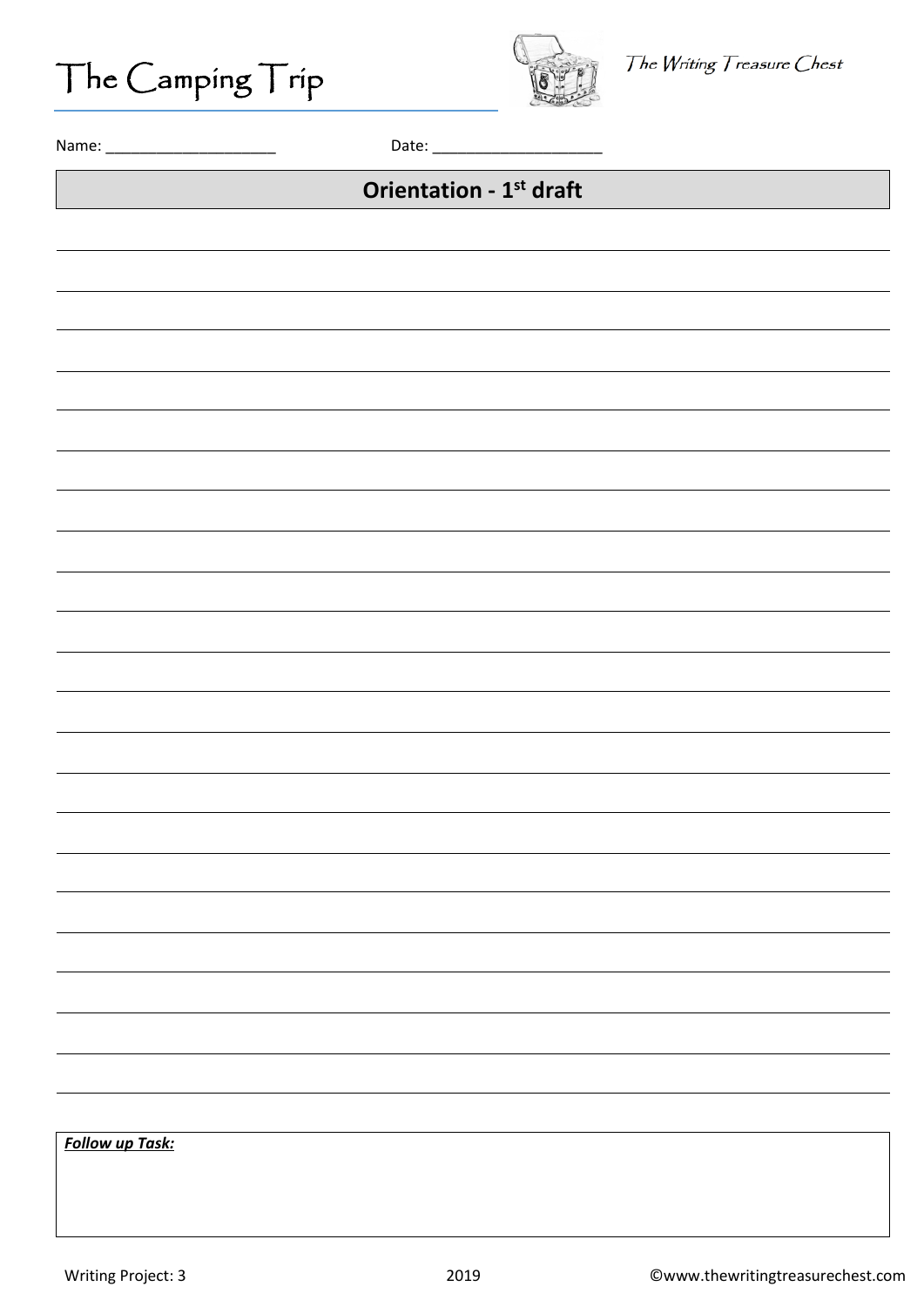

| Setting:<br>Emotions:<br>$B$ – arrive at campsite<br>Setting:<br>Emotions:<br>$M$ – set up tent but parts missing<br>Setting: | Arriving/Setting up camp - 1st draft |  |  |
|-------------------------------------------------------------------------------------------------------------------------------|--------------------------------------|--|--|
|                                                                                                                               |                                      |  |  |
|                                                                                                                               |                                      |  |  |
|                                                                                                                               |                                      |  |  |
|                                                                                                                               |                                      |  |  |
|                                                                                                                               |                                      |  |  |
|                                                                                                                               |                                      |  |  |
|                                                                                                                               |                                      |  |  |
|                                                                                                                               |                                      |  |  |
|                                                                                                                               |                                      |  |  |
|                                                                                                                               |                                      |  |  |
|                                                                                                                               |                                      |  |  |
|                                                                                                                               |                                      |  |  |
|                                                                                                                               |                                      |  |  |
|                                                                                                                               |                                      |  |  |
|                                                                                                                               |                                      |  |  |
|                                                                                                                               |                                      |  |  |
|                                                                                                                               |                                      |  |  |
|                                                                                                                               |                                      |  |  |
|                                                                                                                               |                                      |  |  |
|                                                                                                                               |                                      |  |  |
|                                                                                                                               |                                      |  |  |
|                                                                                                                               |                                      |  |  |
|                                                                                                                               |                                      |  |  |
|                                                                                                                               |                                      |  |  |
|                                                                                                                               |                                      |  |  |
|                                                                                                                               |                                      |  |  |
|                                                                                                                               |                                      |  |  |
| Emotions:<br>$E$ – find material from bush                                                                                    |                                      |  |  |
|                                                                                                                               |                                      |  |  |
|                                                                                                                               |                                      |  |  |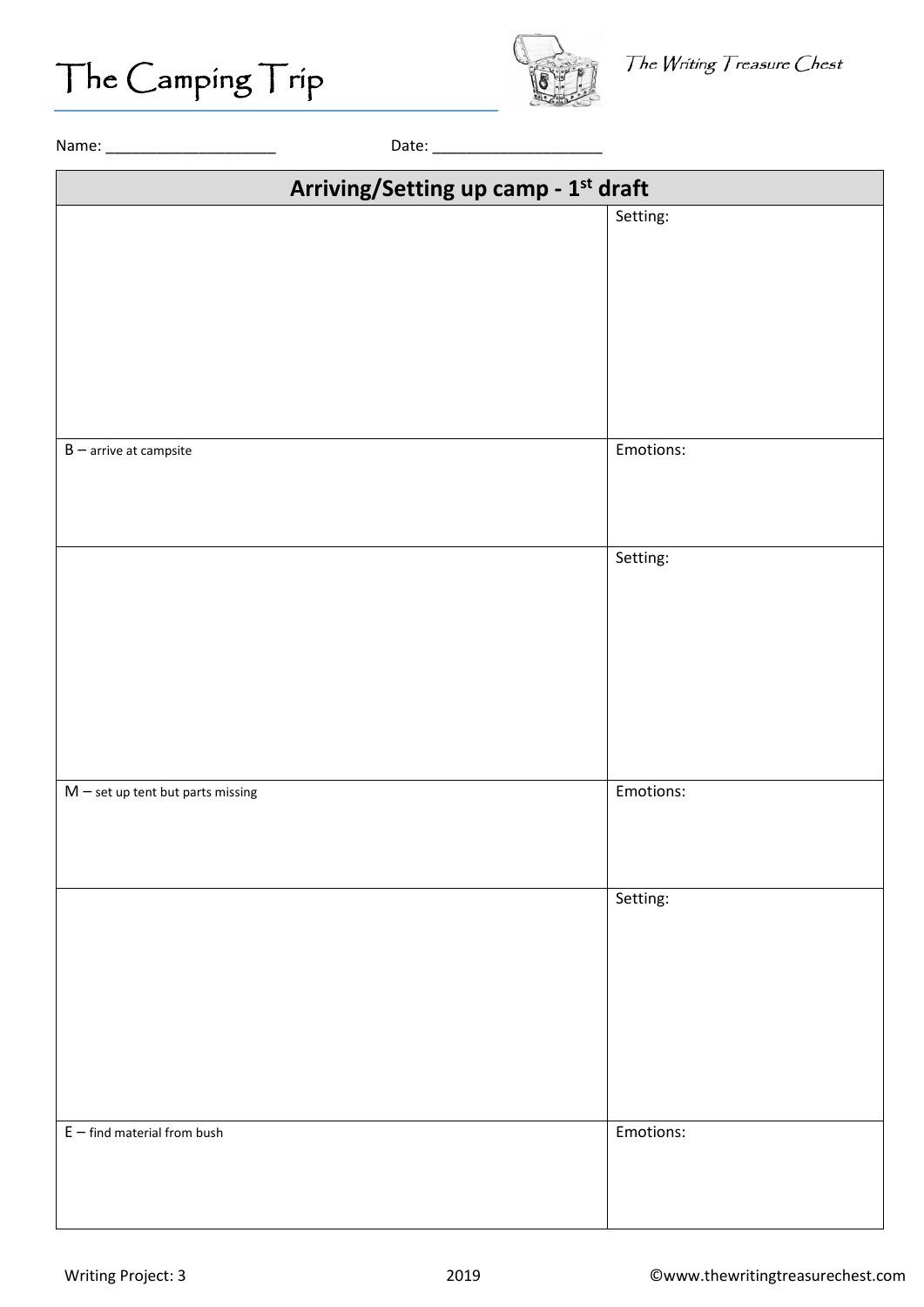The Camping Trip



Name: \_\_\_\_\_\_\_\_\_\_\_\_\_\_\_\_\_\_\_\_ Date: \_\_\_\_\_\_\_\_\_\_\_\_\_\_\_\_\_\_\_\_

### **Arriving/Setting up camp - 1st draft**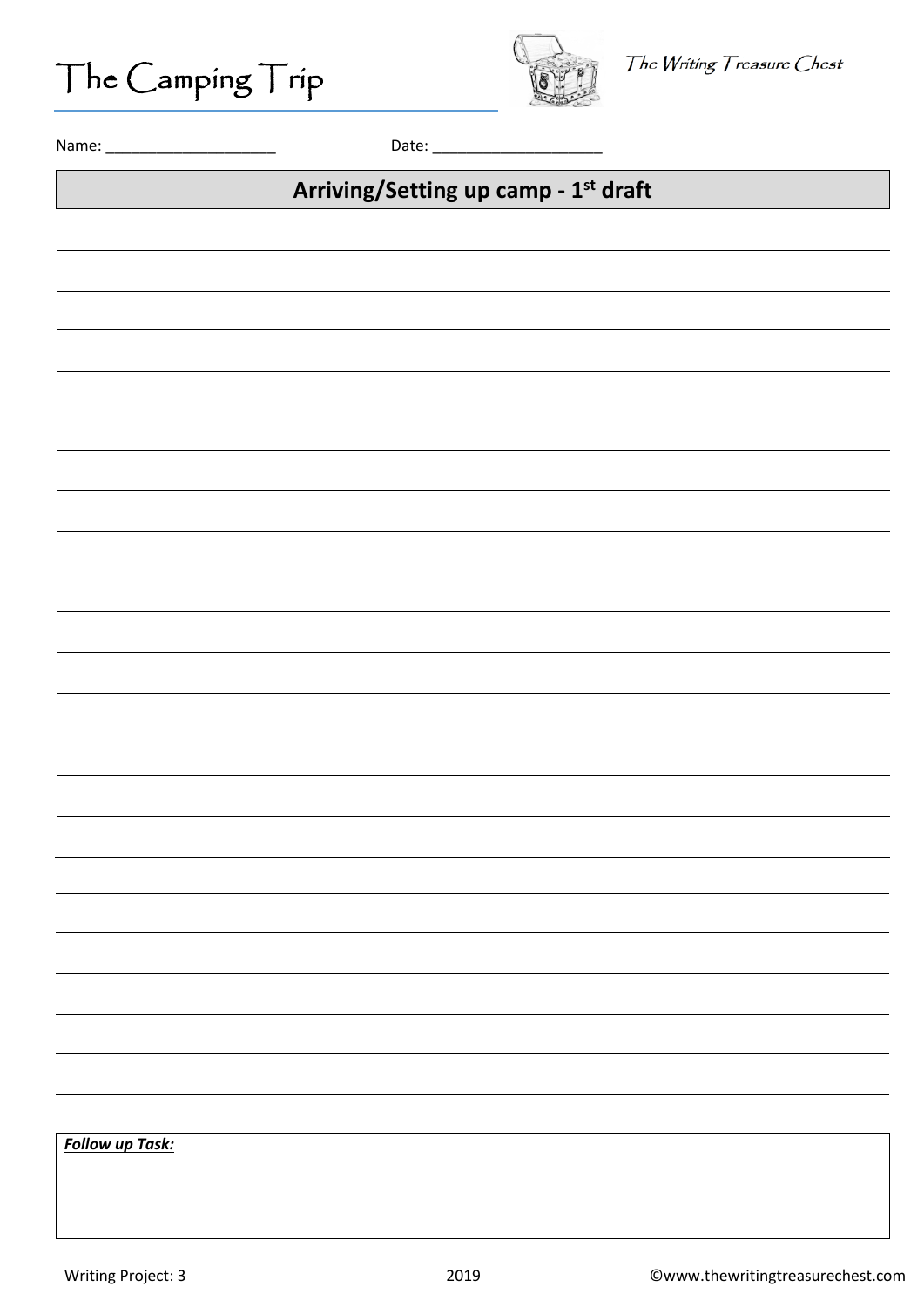

The Writing Treasure Chest

| Activities-1 <sup>st</sup> draft  |           |
|-----------------------------------|-----------|
|                                   | Setting:  |
|                                   |           |
|                                   |           |
|                                   |           |
|                                   |           |
|                                   |           |
|                                   |           |
|                                   |           |
| $B$ – head for a swim in the lake | Emotions: |
|                                   |           |
|                                   |           |
|                                   | Setting:  |
|                                   |           |
|                                   |           |
|                                   |           |
|                                   |           |
|                                   |           |
|                                   |           |
|                                   |           |
| $M$ – go fishing                  | Emotions: |
|                                   |           |
|                                   |           |
|                                   |           |
|                                   | Setting:  |
|                                   |           |
|                                   |           |
|                                   |           |
|                                   |           |
|                                   |           |
|                                   |           |
| $E$ – head back to camp           | Emotions: |
|                                   |           |
|                                   |           |
|                                   |           |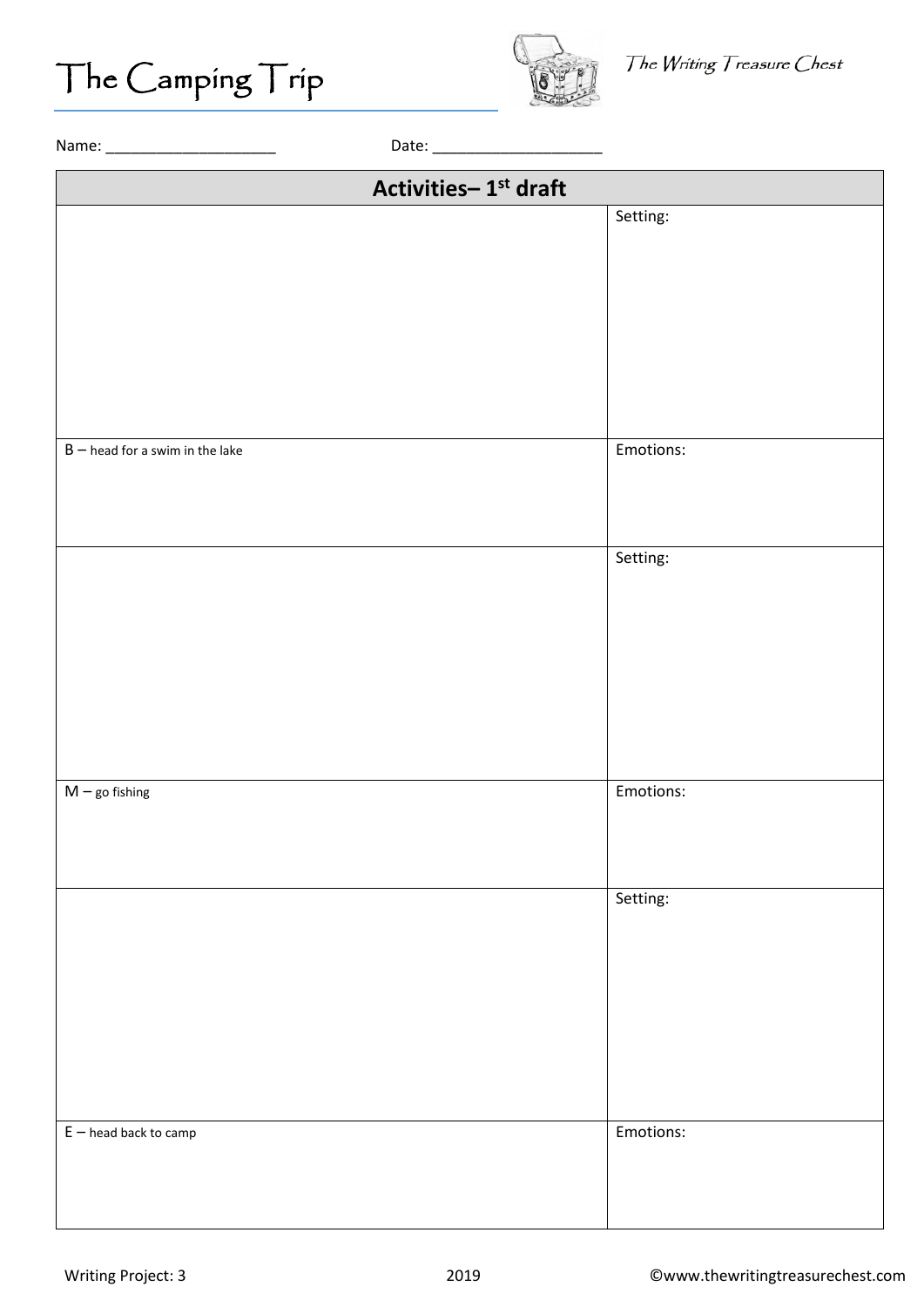The Camping Trip



Name: \_\_\_\_\_\_\_\_\_\_\_\_\_\_\_\_\_\_\_\_ Date: \_\_\_\_\_\_\_\_\_\_\_\_\_\_\_\_\_\_\_\_

### **Activities – 1st draft**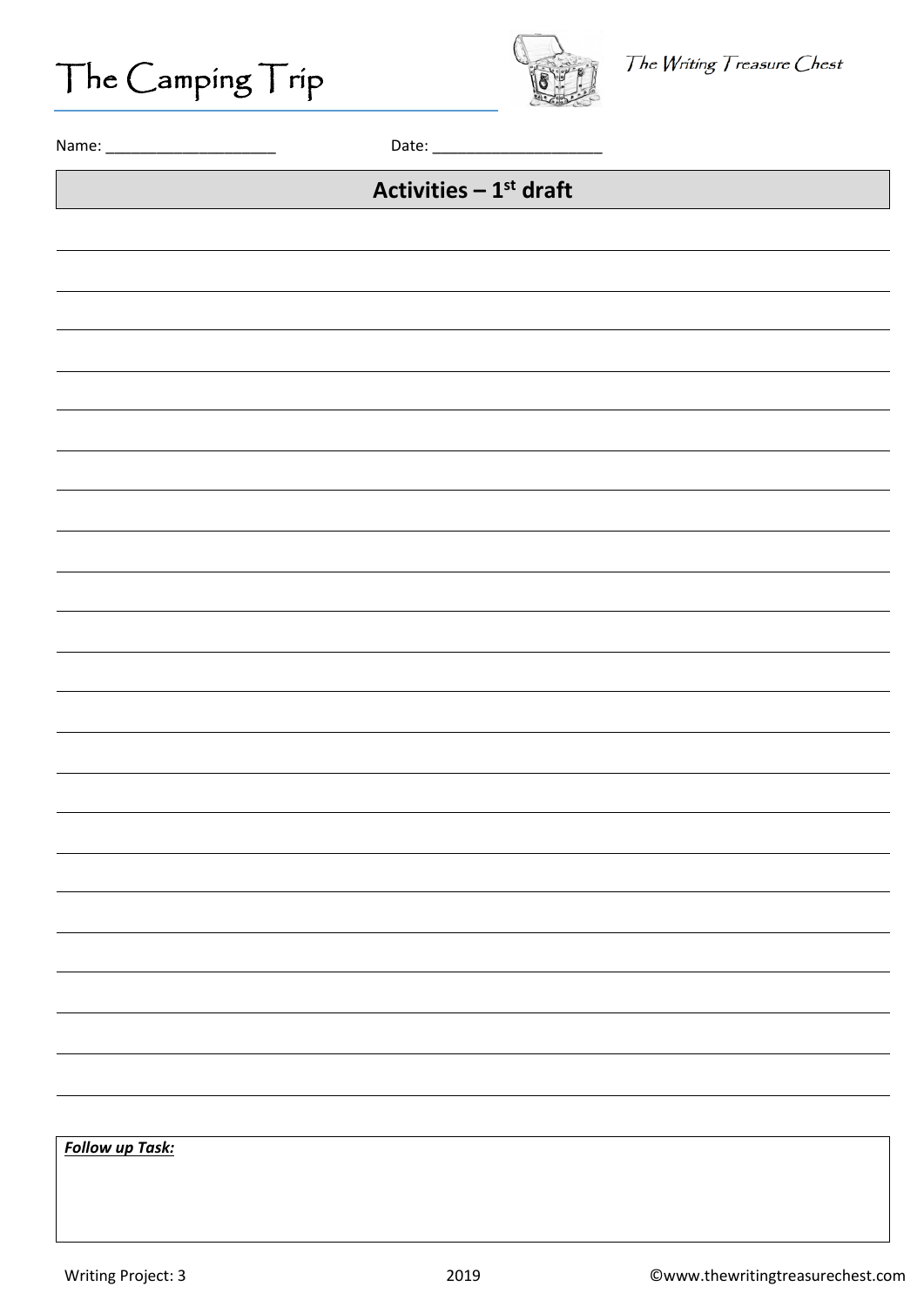

The Writing Treasure Chest

| Night time $-1^{st}$ draft          |           |
|-------------------------------------|-----------|
|                                     | Setting:  |
|                                     |           |
|                                     |           |
|                                     |           |
|                                     |           |
|                                     |           |
|                                     |           |
|                                     |           |
|                                     |           |
| $B$ – fire and roasted marshmallows | Emotions: |
|                                     |           |
|                                     |           |
|                                     |           |
|                                     | Setting:  |
|                                     |           |
|                                     |           |
|                                     |           |
|                                     |           |
|                                     |           |
|                                     |           |
|                                     |           |
| $M$ - storm - tent leaks            | Emotions: |
|                                     |           |
|                                     |           |
|                                     |           |
|                                     | Setting:  |
|                                     |           |
|                                     |           |
|                                     |           |
|                                     |           |
|                                     |           |
|                                     |           |
|                                     |           |
|                                     |           |
| $E -$ sleep in car                  | Emotions: |
|                                     |           |
|                                     |           |
|                                     |           |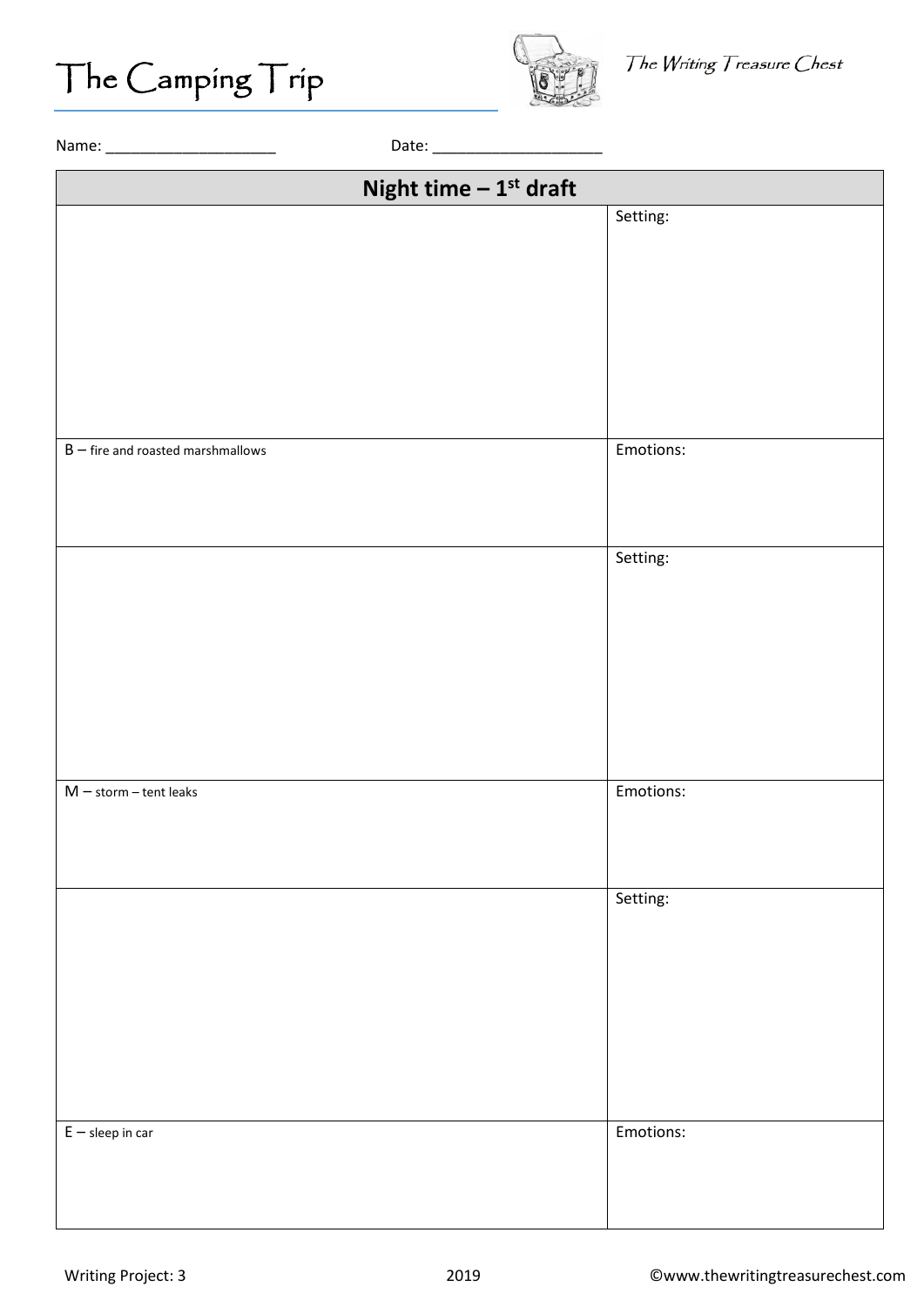The Camping Trip



Name: \_\_\_\_\_\_\_\_\_\_\_\_\_\_\_\_\_\_\_\_ Date: \_\_\_\_\_\_\_\_\_\_\_\_\_\_\_\_\_\_\_\_

### **Night time – 1st draft**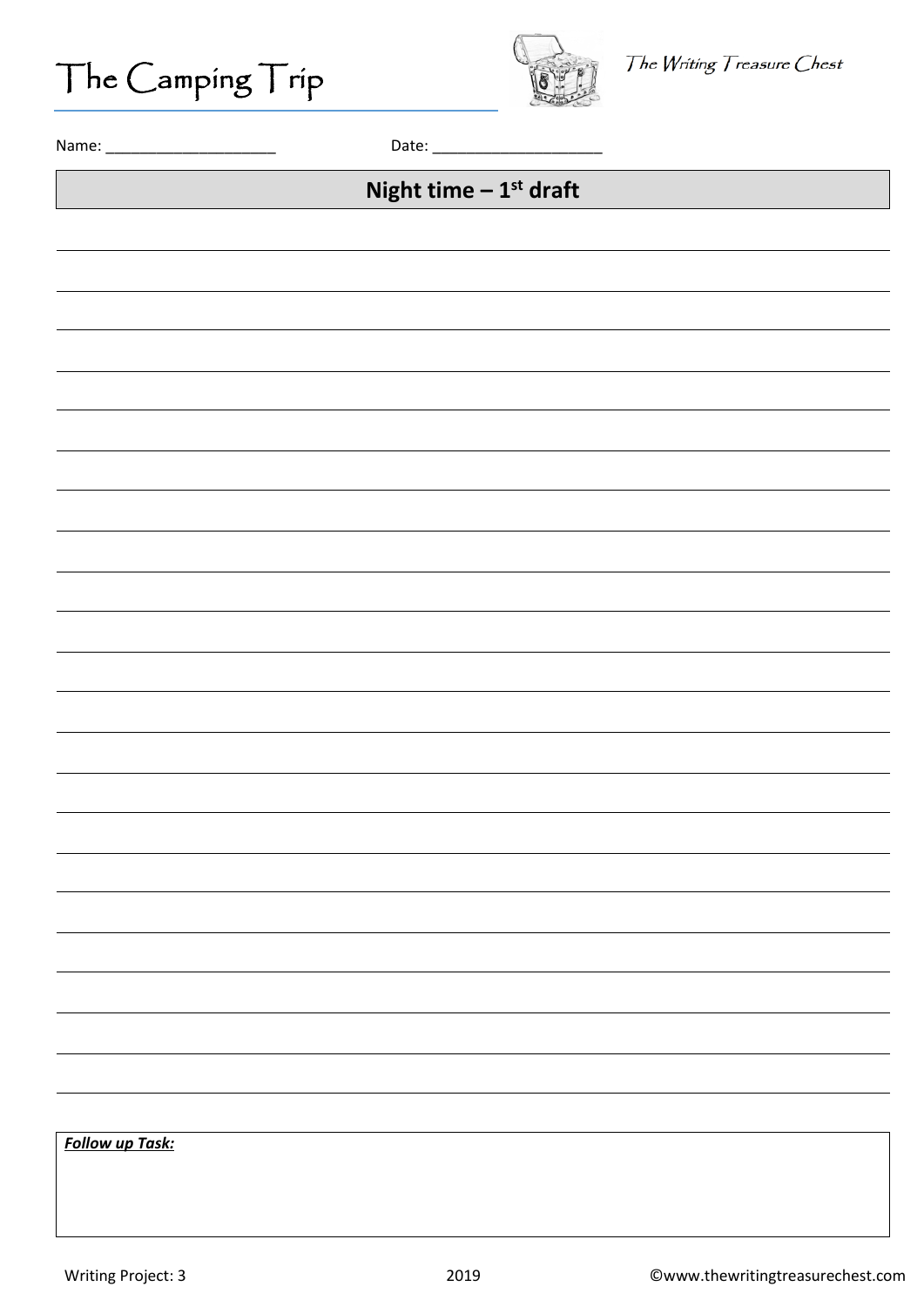

The Writing Treasure Chest

| Morning $-1^{st}$ draft    |           |
|----------------------------|-----------|
|                            | Setting:  |
|                            |           |
|                            |           |
|                            |           |
|                            |           |
|                            |           |
|                            |           |
|                            |           |
|                            |           |
| $B$ – look at storm damage | Emotions: |
|                            |           |
|                            |           |
|                            |           |
|                            | Setting:  |
|                            |           |
|                            |           |
|                            |           |
|                            |           |
|                            |           |
|                            |           |
|                            |           |
|                            |           |
| $M$ – pack up campsite     | Emotions: |
|                            |           |
|                            |           |
|                            |           |
|                            | Setting:  |
|                            |           |
|                            |           |
|                            |           |
|                            |           |
|                            |           |
|                            |           |
|                            |           |
|                            |           |
| $E$ – head home            | Emotions: |
|                            |           |
|                            |           |
|                            |           |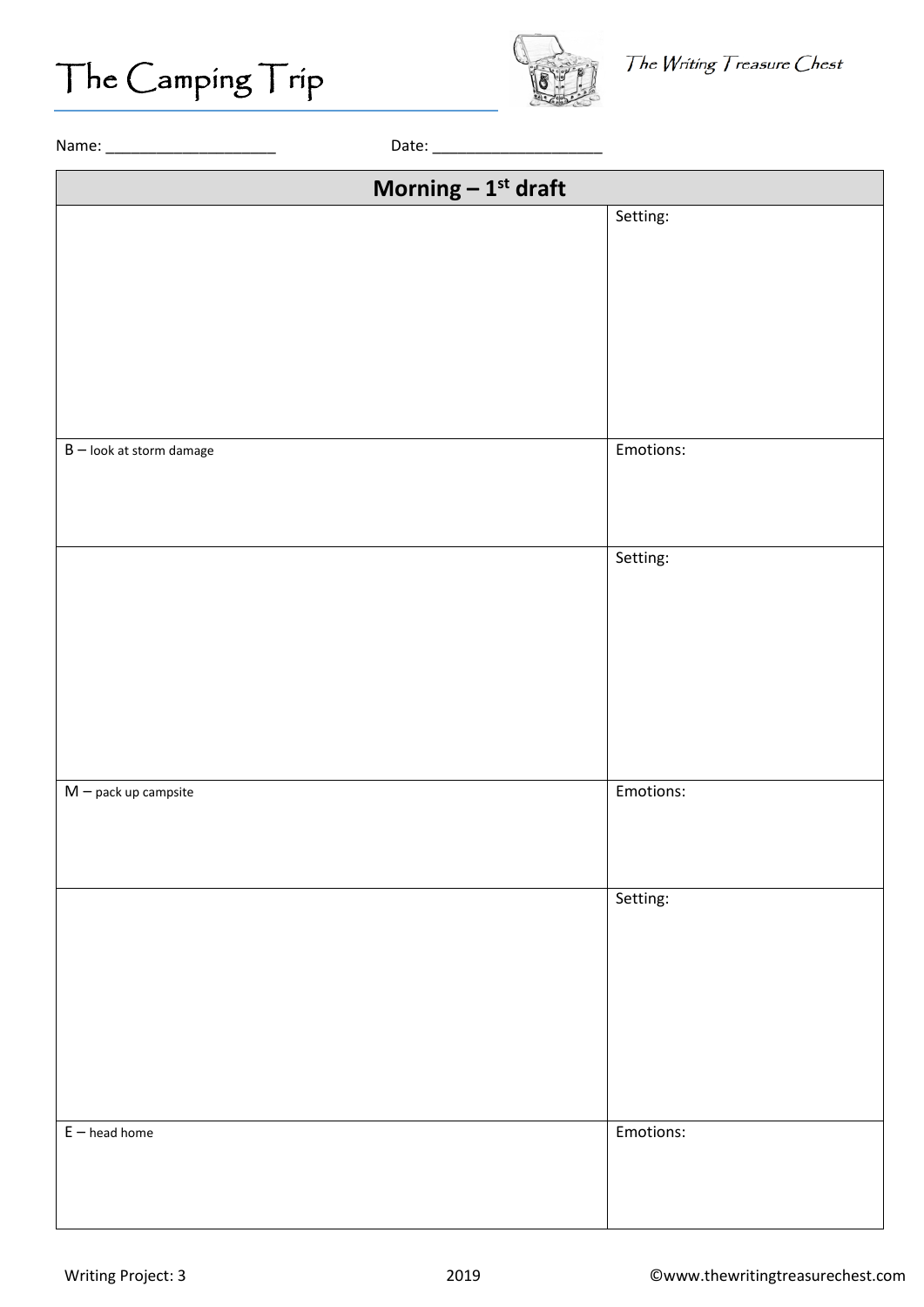The Camping Trip



Name: \_\_\_\_\_\_\_\_\_\_\_\_\_\_\_\_\_\_\_\_ Date: \_\_\_\_\_\_\_\_\_\_\_\_\_\_\_\_\_\_\_\_

### **Morning – 1st draft**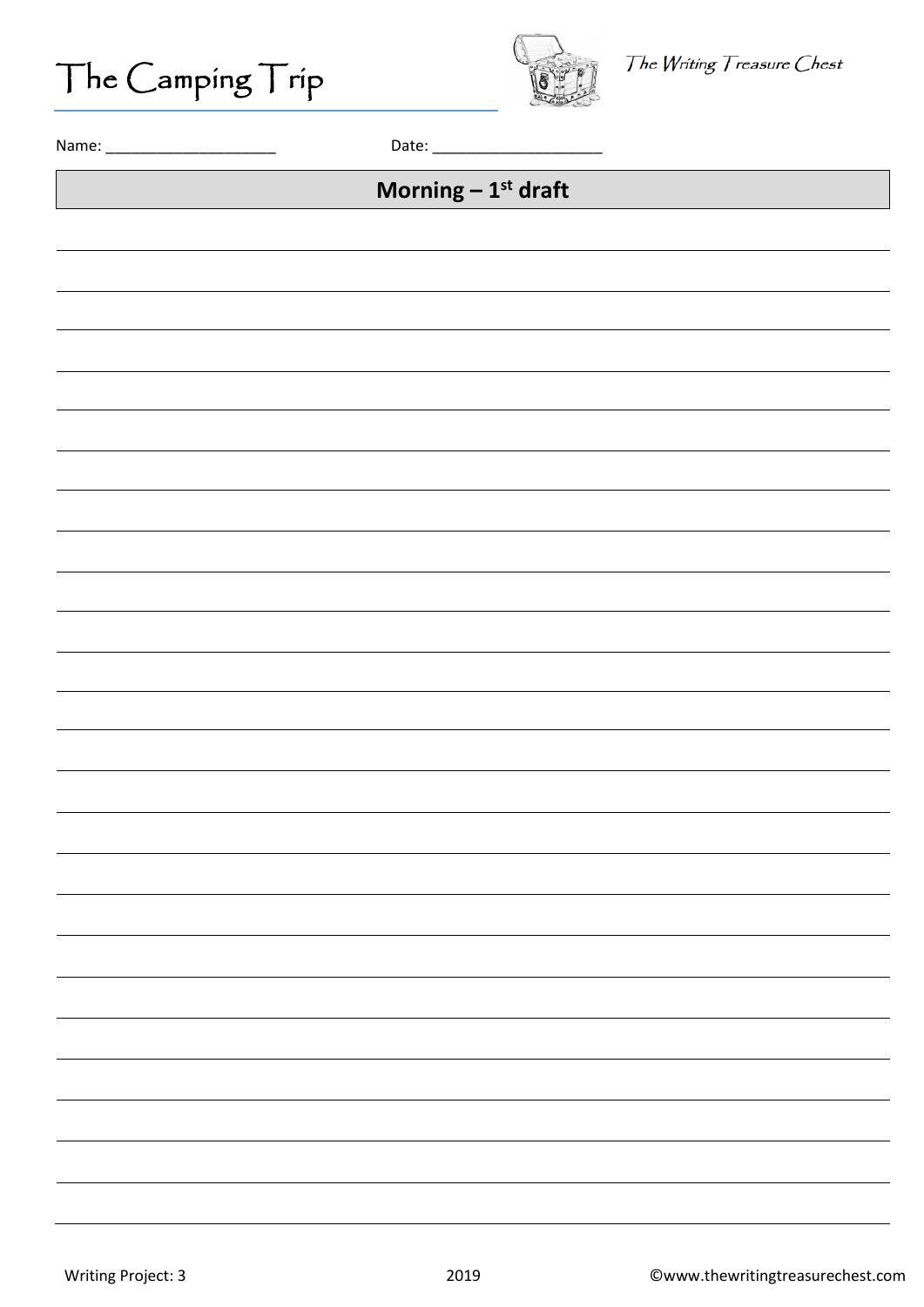

Name: \_\_\_\_\_\_\_\_\_\_\_\_\_\_\_\_\_\_\_\_ Date: \_\_\_\_\_\_\_\_\_\_\_\_\_\_\_\_\_\_\_\_

|          | Coda $-1^{st}$ draft |
|----------|----------------------|
|          | Setting:             |
|          |                      |
|          |                      |
|          |                      |
|          |                      |
|          |                      |
|          |                      |
|          |                      |
| Finally: | Emotions:            |
|          |                      |
|          |                      |
|          |                      |
|          |                      |

### **Coda – 1st draft**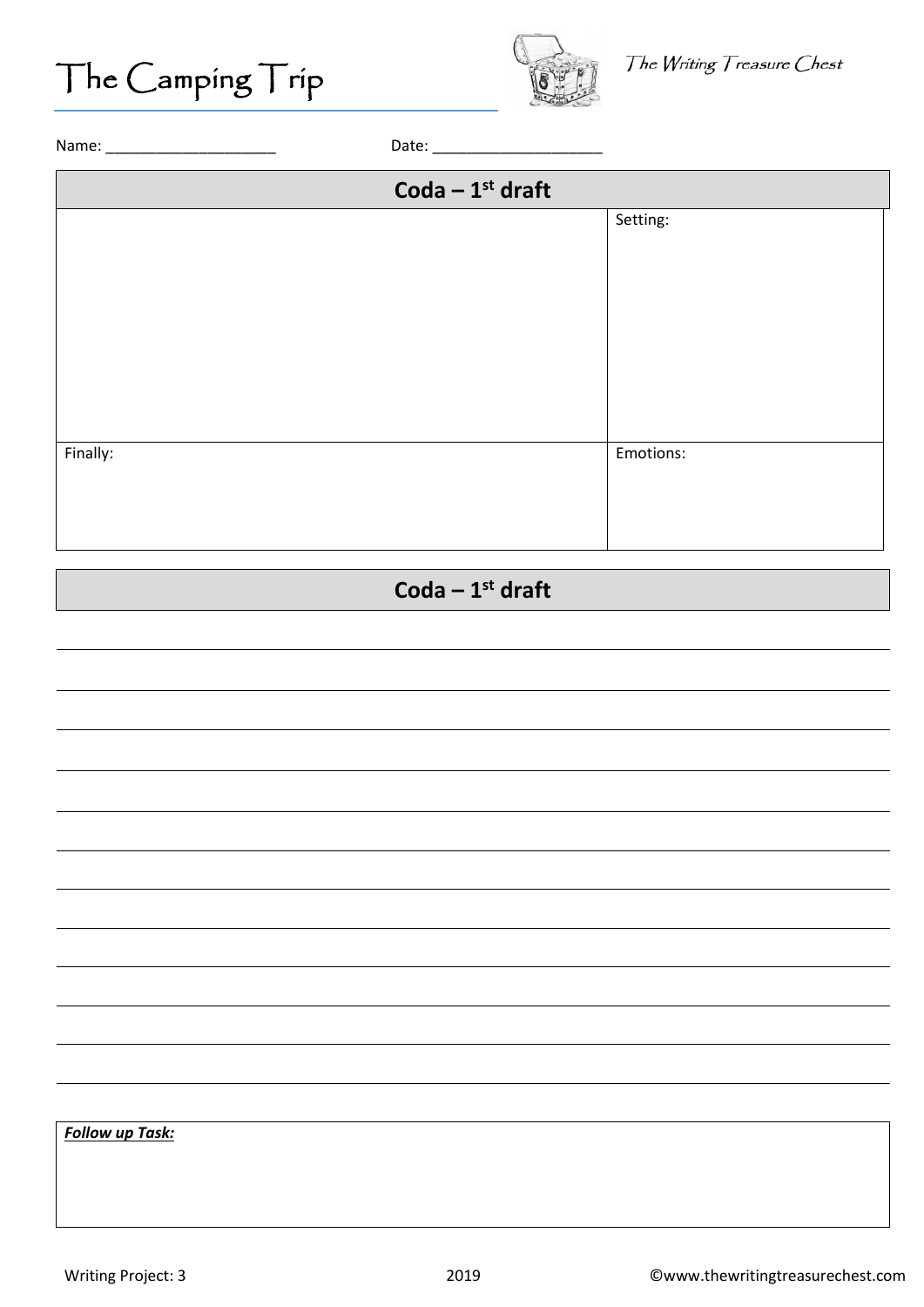The Camping Trip



Name: \_\_\_\_\_\_\_\_\_\_\_\_\_\_\_\_\_\_\_\_ Date: \_\_\_\_\_\_\_\_\_\_\_\_\_\_\_\_\_\_\_\_

#### **Orientation – Revised draft**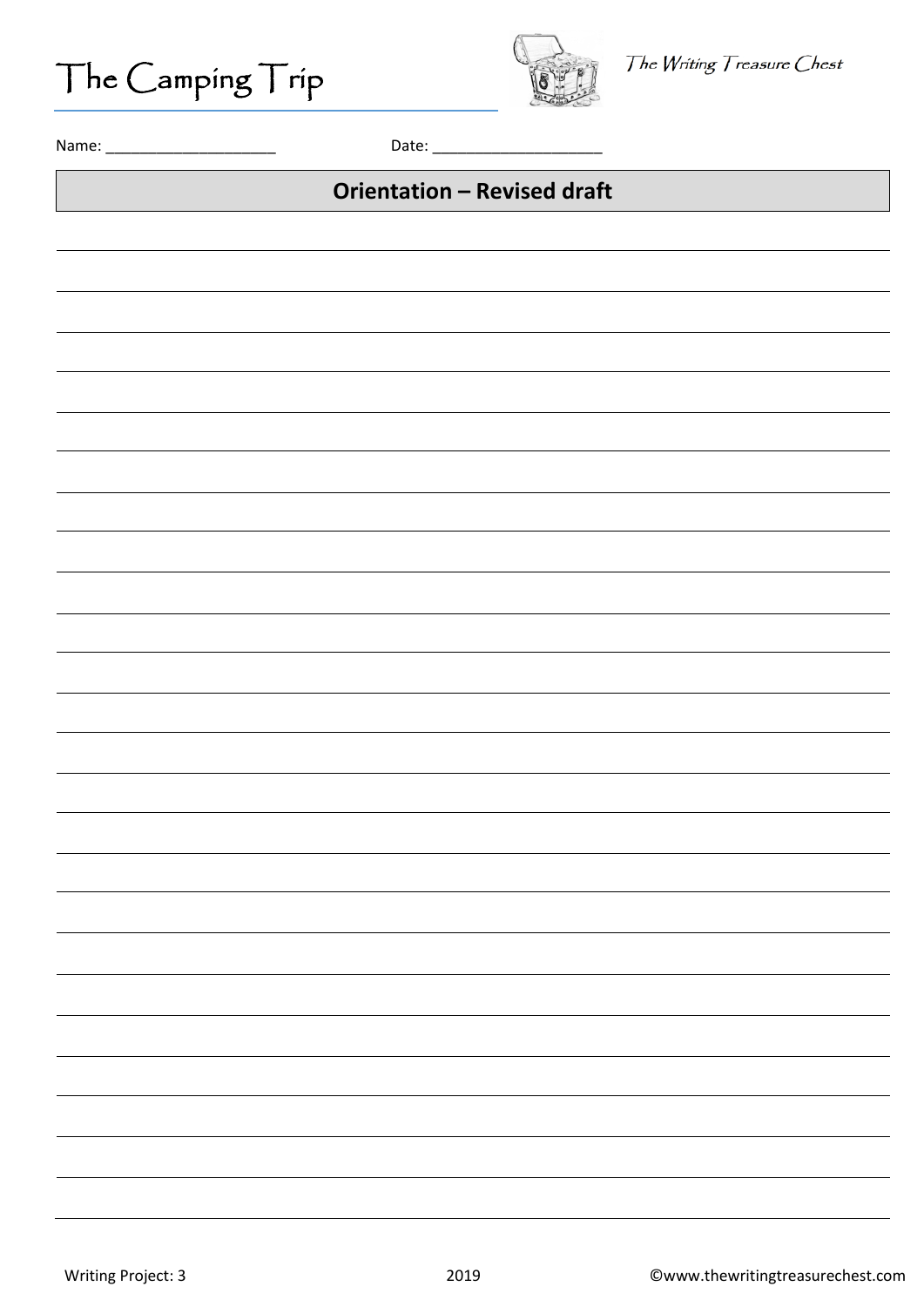The Camping Trip



Name: \_\_\_\_\_\_\_\_\_\_\_\_\_\_\_\_\_\_\_\_ Date: \_\_\_\_\_\_\_\_\_\_\_\_\_\_\_\_\_\_\_\_

#### **Arriving/Setting up camp – Revised draft**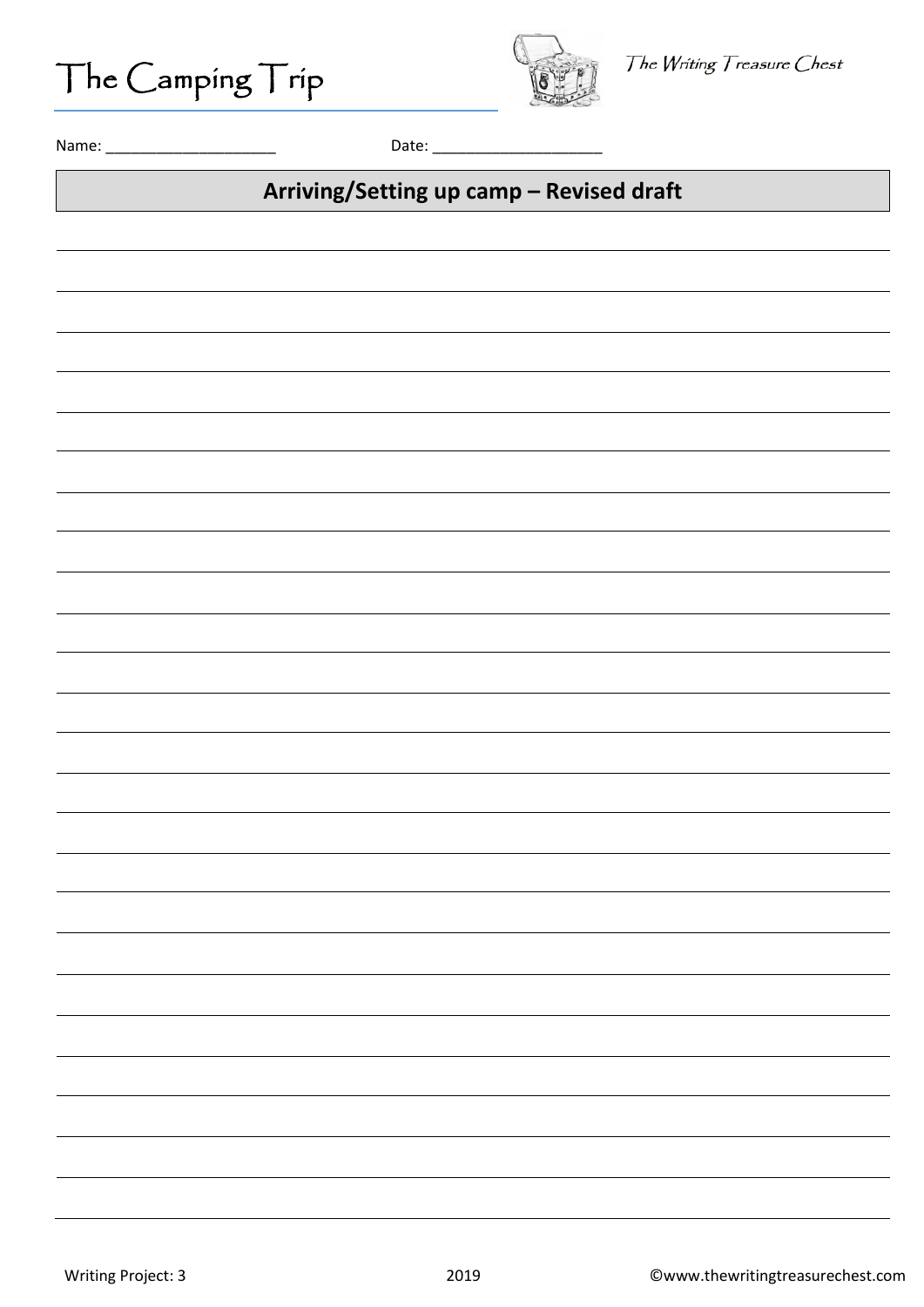The Camping Trip



Name: \_\_\_\_\_\_\_\_\_\_\_\_\_\_\_\_\_\_\_\_ Date: \_\_\_\_\_\_\_\_\_\_\_\_\_\_\_\_\_\_\_\_

#### **Activities – Revised draft**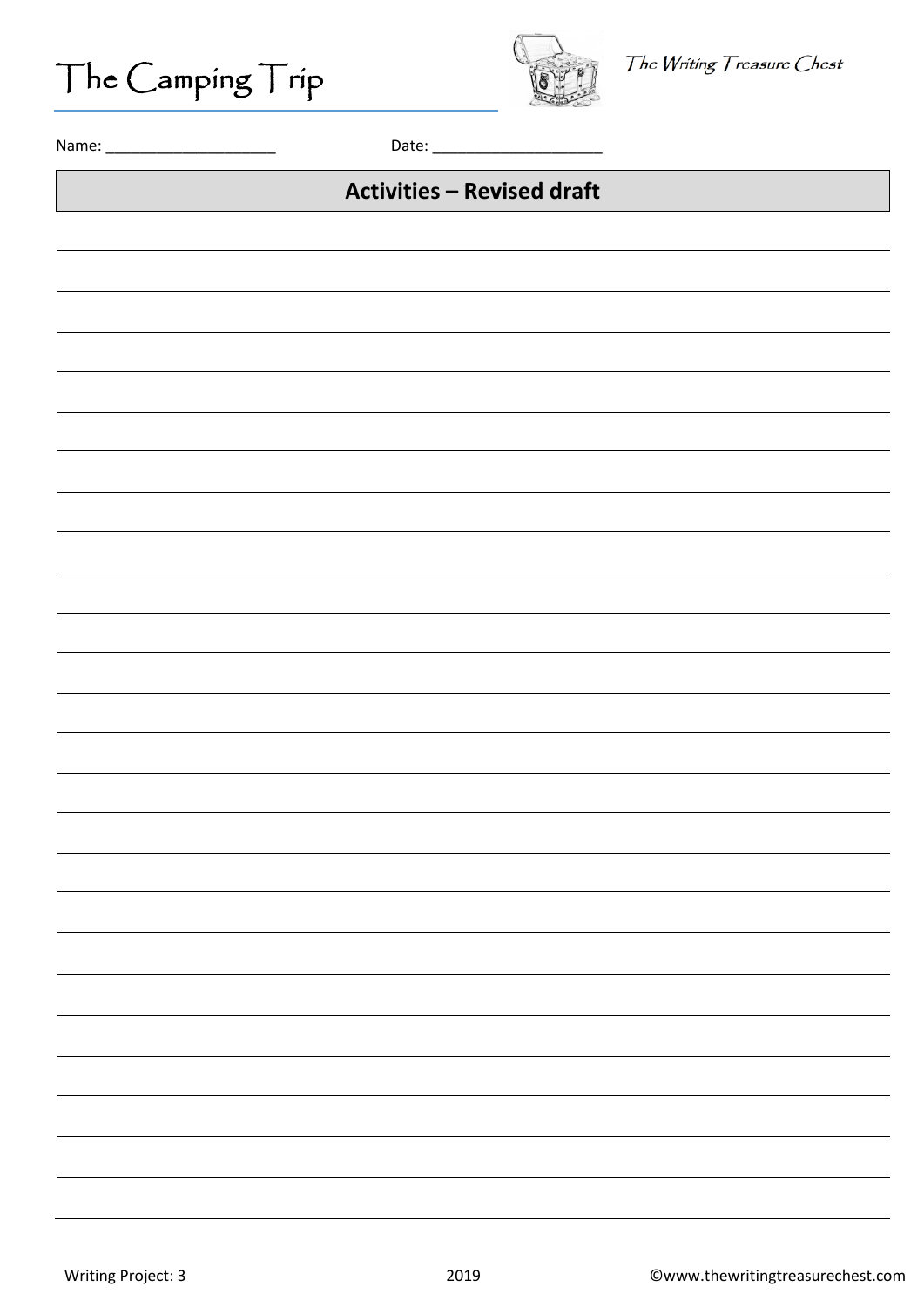The Camping Trip



Name: \_\_\_\_\_\_\_\_\_\_\_\_\_\_\_\_\_\_\_\_ Date: \_\_\_\_\_\_\_\_\_\_\_\_\_\_\_\_\_\_\_\_

#### **Night time – Revised draft**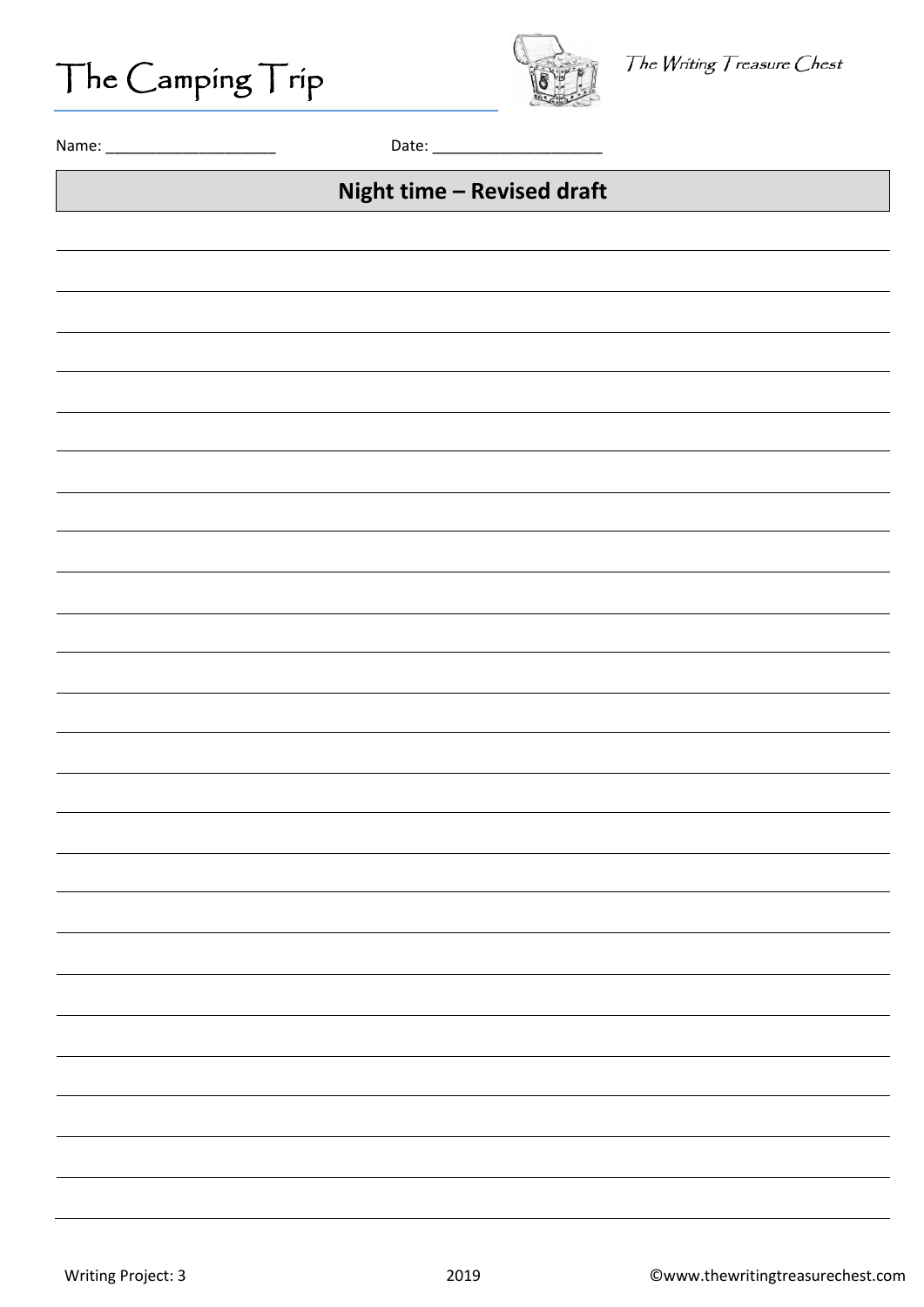The Camping Trip



Name: \_\_\_\_\_\_\_\_\_\_\_\_\_\_\_\_\_\_\_\_ Date: \_\_\_\_\_\_\_\_\_\_\_\_\_\_\_\_\_\_\_\_

#### **Morning – Revised draft**

**Coda – Revised draft**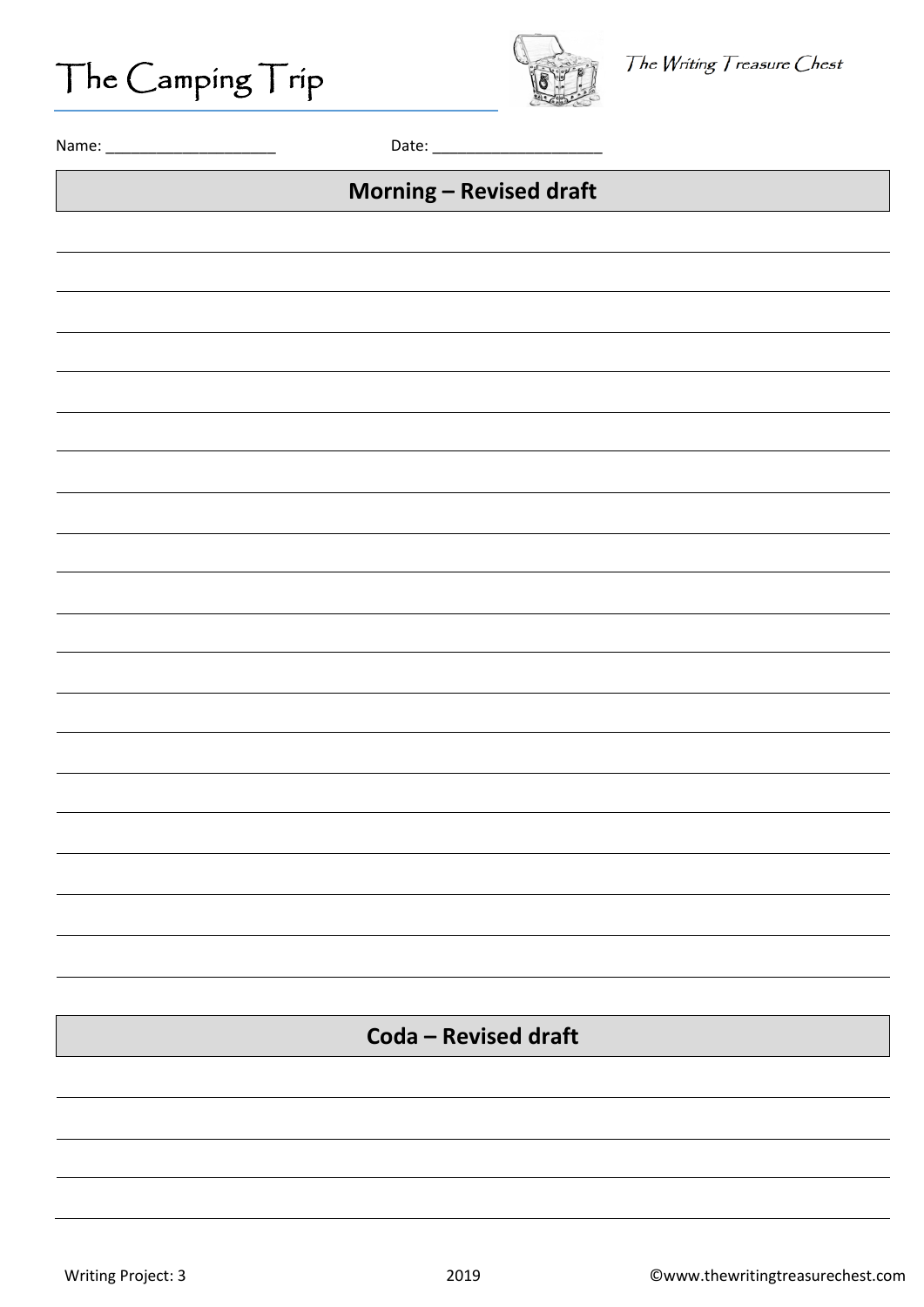The Camping Trip



Name: \_\_\_\_\_\_\_\_\_\_\_\_\_\_\_\_\_\_\_\_ Date: \_\_\_\_\_\_\_\_\_\_\_\_\_\_\_\_\_\_\_\_

#### **Final Draft**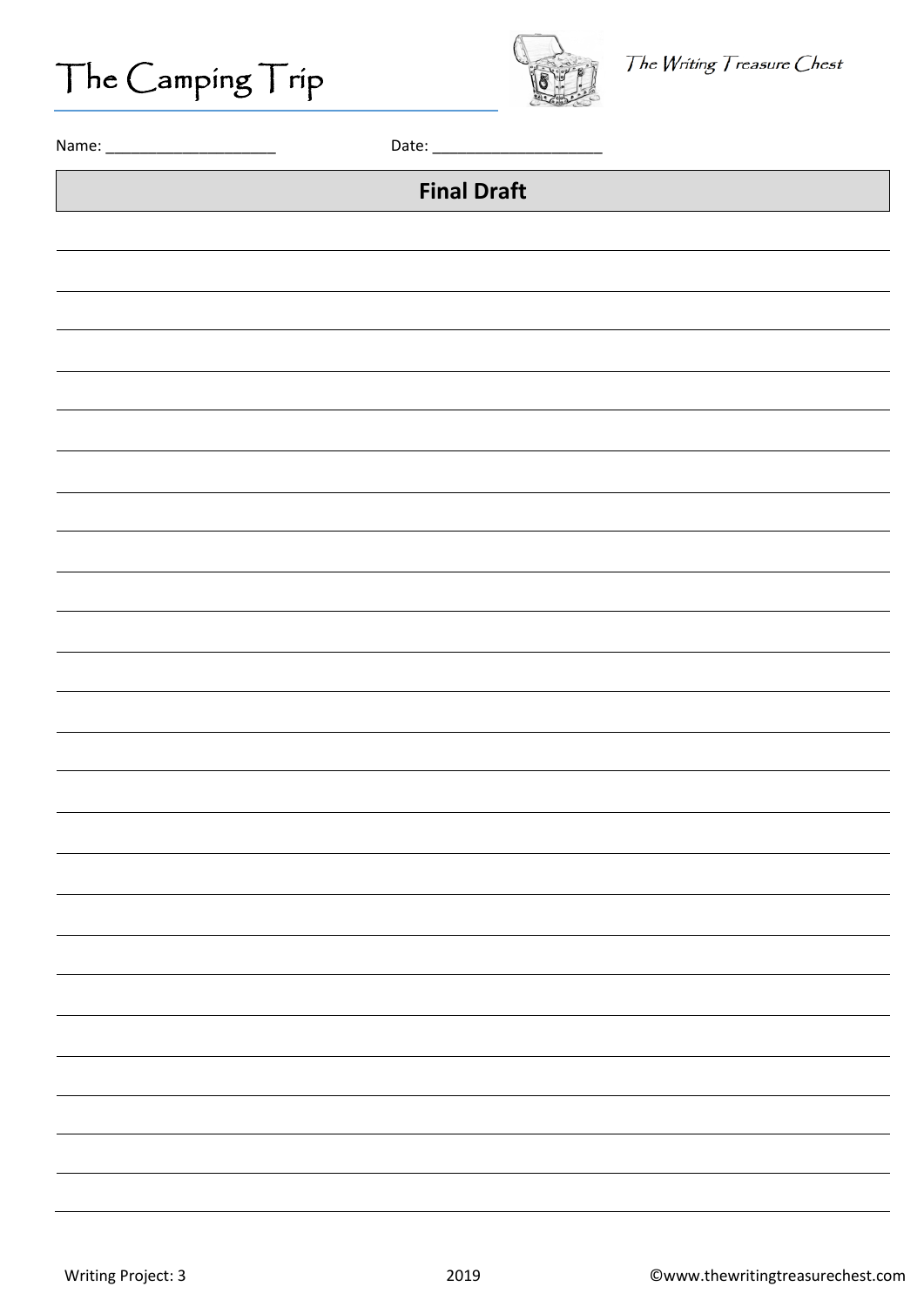| $\vert$ ne $\vert$ amping $\vert$ rip |  |
|---------------------------------------|--|



| Name |  |
|------|--|
|------|--|

| ,我们也不会有什么。""我们的人,我们也不会有什么?""我们的人,我们也不会有什么?""我们的人,我们也不会有什么?""我们的人,我们也不会有什么?""我们的人 |  |
|----------------------------------------------------------------------------------|--|
| ,我们也不会有什么。""我们的人,我们也不会有什么?""我们的人,我们也不会有什么?""我们的人,我们也不会有什么?""我们的人,我们也不会有什么?""我们的人 |  |
|                                                                                  |  |
|                                                                                  |  |
|                                                                                  |  |
|                                                                                  |  |
|                                                                                  |  |
|                                                                                  |  |
|                                                                                  |  |
|                                                                                  |  |
|                                                                                  |  |
|                                                                                  |  |
|                                                                                  |  |
|                                                                                  |  |
|                                                                                  |  |
|                                                                                  |  |